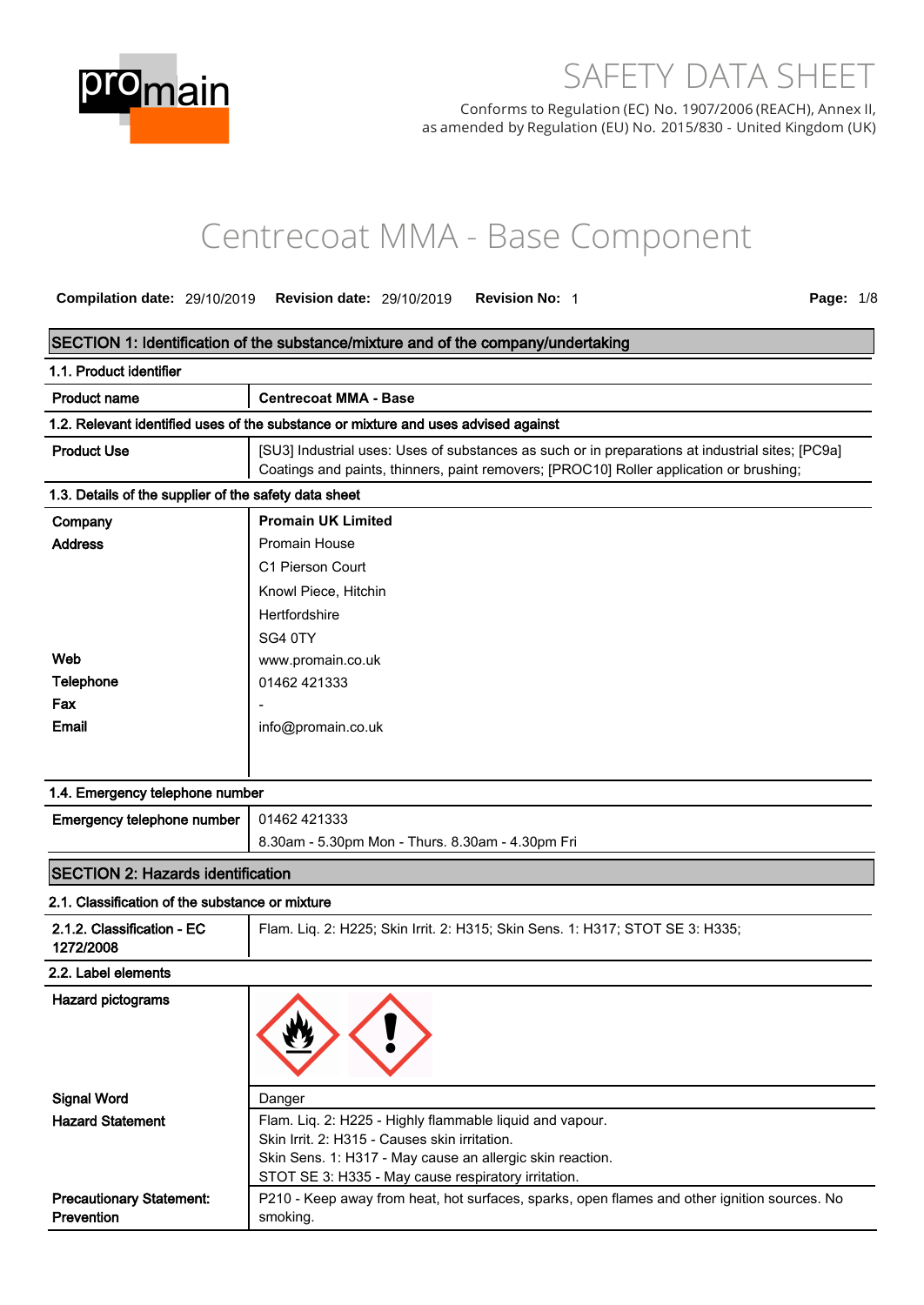| 2.2. Label elements             |                                                                                              |
|---------------------------------|----------------------------------------------------------------------------------------------|
|                                 | P233 - Keep container tightly closed.                                                        |
|                                 | P240 - Ground/bond container and receiving equipment.                                        |
|                                 | P241 - Use explosion-proof electrical/ventilating/lighting// equipment.                      |
|                                 | P242 - Use only non-sparking tools.                                                          |
|                                 | P243 - Take precautionary measures against static discharge.                                 |
|                                 | P261 - Avoid breathing dust/fume/gas/mist/vapours/spray.                                     |
|                                 | P264 - Wash thoroughly after handling.                                                       |
|                                 | P271 - Use only outdoors or in a well-ventilated area.                                       |
|                                 | P272 - Contaminated work clothing should not be allowed out of the workplace.                |
|                                 | P280 - Wear protective gloves/protective clothing/eye protection/face protection.            |
| <b>Precautionary Statement:</b> | P302+P352 - IF ON SKIN: Wash with plenty of water/.                                          |
| Response                        | P303+P361+P353 - IF ON SKIN (or hair): Take off immediately all contaminated clothing. Rinse |
|                                 | skin with water/shower.                                                                      |
|                                 | P304+P340 - IF INHALED: Remove person to fresh air and keep comfortable for breathing.       |
|                                 | P312 - Call a POISON CENTER/doctor/ /if you feel unwell.                                     |
|                                 | P321 - Specific treatment (see on this label).                                               |
|                                 | P332+P313 - If skin irritation occurs: Get medical advice/attention.                         |
|                                 | P333+P313 - If skin irritation or rash occurs: Get medical advice/attention.                 |
|                                 | P370+P378 - In case of fire: Use to extinguish.                                              |
| <b>Precautionary Statement:</b> | P403+P233 - Store in a well-ventilated place. Keep container tightly closed.                 |
| <b>Storage</b>                  | P403+P235 - Store in a well-ventilated place. Keep cool.                                     |
|                                 | P405 - Store locked up.                                                                      |
| <b>Precautionary Statement:</b> | P501 - Dispose of contents/container to                                                      |
| <b>Disposal</b>                 |                                                                                              |

## **SECTION 3: Composition/information on ingredients**

### **3.2. Mixtures**

### **EC 1272/2008**

| <b>Precautionary Statement:</b><br><b>Disposal</b>       |              | P501 - Dispose of contents/container to |           |                                            |                 |                                                                                                                |
|----------------------------------------------------------|--------------|-----------------------------------------|-----------|--------------------------------------------|-----------------|----------------------------------------------------------------------------------------------------------------|
| <b>SECTION 3: Composition/information on ingredients</b> |              |                                         |           |                                            |                 |                                                                                                                |
| 3.2. Mixtures                                            |              |                                         |           |                                            |                 |                                                                                                                |
| EC 1272/2008<br><b>Chemical Name</b>                     | Index No.    | CAS No.                                 | EC No.    | <b>REACH Registration</b><br><b>Number</b> | Conc.<br>(%w/w) | Classification                                                                                                 |
| Methyl methacrylate                                      | 607-035-00-6 | 80-62-6                                 | 201-297-1 | 01-2119452498-28                           |                 | Flam. Lig. 2: H225; STOT SE<br>3: H335; Skin Irrit. 2: H315;<br>Skin Sens. 1: H317;                            |
| 2-Ethylhexyl acrylate                                    | 607-107-00-7 | 103-11-7                                | 203-080-7 | 01-2119453158-37                           |                 | STOT SE 3: H335; Skin Irrit.<br>2: H315; Skin Sens. 1: H317;                                                   |
| N,N-Dimethyl-p-toluidine                                 | 612-056-00-9 | 99-97-8                                 | 202-805-4 |                                            |                 | Acute Tox. 3: H331; Acute<br>Tox. 3: H311; Acute Tox. 3:<br>H301; STOT RE 2: H373;<br>Aquatic Chronic 3: H412; |

## **SECTION 4: First aid measures**

## **4.1. Description of first aid measures**

| Inhalation          | Move the exposed person to fresh air.                                                                                                                  |
|---------------------|--------------------------------------------------------------------------------------------------------------------------------------------------------|
| Eye contact         | Rinse immediately with plenty of water for 15 minutes holding the eyelids open. Remove contact<br>lenses, if present and easy to do. Continue rinsing. |
| <b>Skin contact</b> | Wash off immediately with plenty of soap and water. Remove contaminated clothing.                                                                      |
| Ingestion           | DO NOT INDUCE VOMITING. Drink 1 to 2 glasses of water.                                                                                                 |
|                     | 4.2. Most important symptoms and effects, both acute and delayed                                                                                       |
| Inhalation          | Inhalation may cause coughing, tightness of the chest and irritation of the respiratory system.                                                        |
| Eye contact         | Irritating to eyes.                                                                                                                                    |
| <b>Skin contact</b> | Irritating to skin.                                                                                                                                    |
| Ingestion           | Ingestion may cause nausea and vomiting.                                                                                                               |
|                     | 4.3. Indication of any immediate medical attention and special treatment needed                                                                        |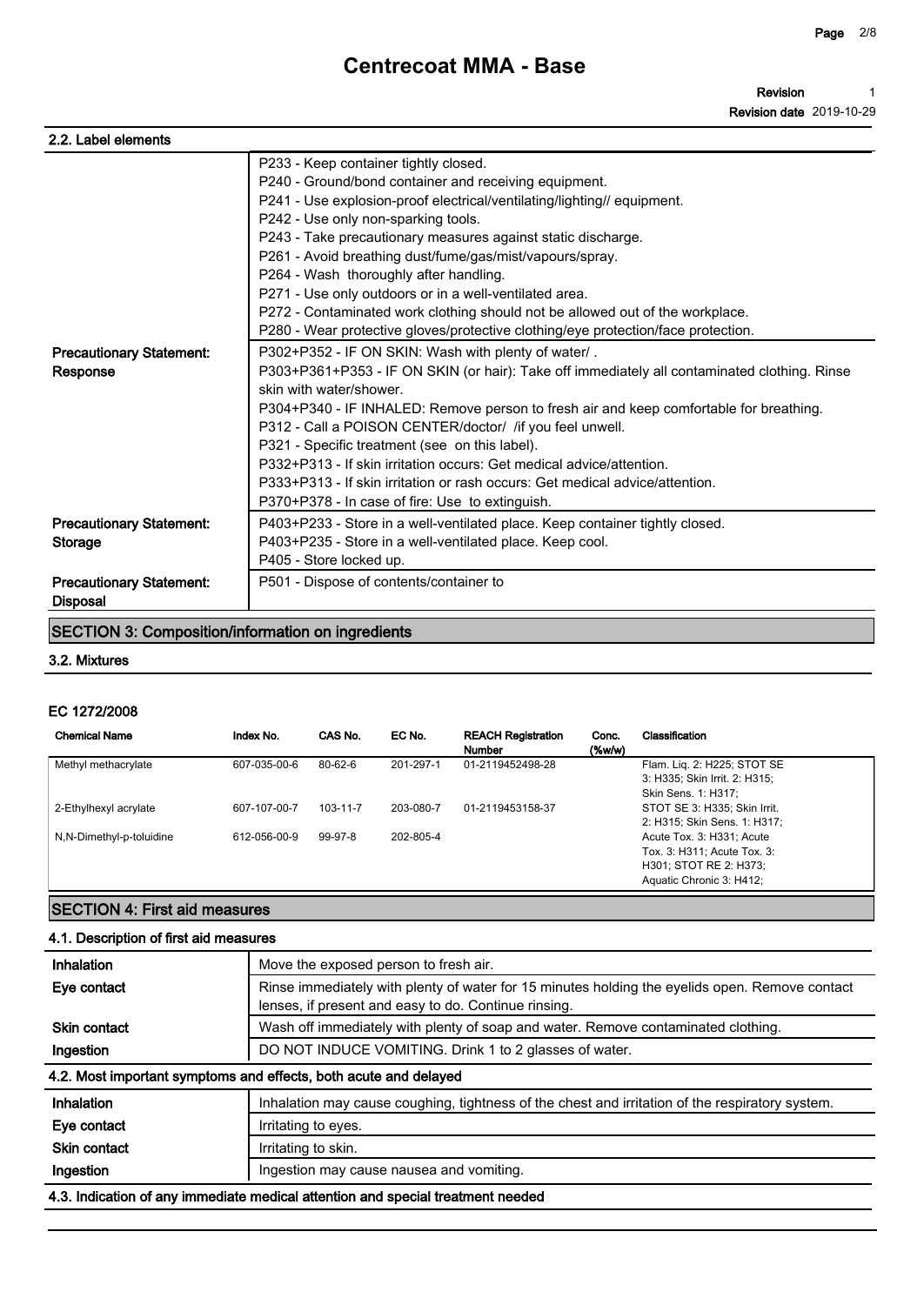### **Page 3/8**

## **Centrecoat MMA - Base**

|                                                            | 4.3. Indication of any immediate medical attention and special treatment needed                                                                                                                                      |
|------------------------------------------------------------|----------------------------------------------------------------------------------------------------------------------------------------------------------------------------------------------------------------------|
| Inhalation                                                 | Seek medical attention.                                                                                                                                                                                              |
| Eye contact                                                | Seek medical attention if irritation or symptoms persist.                                                                                                                                                            |
| <b>Skin contact</b>                                        | Seek medical attention if irritation or symptoms persist.                                                                                                                                                            |
| Ingestion                                                  | Seek medical attention.                                                                                                                                                                                              |
| <b>SECTION 5: Firefighting measures</b>                    |                                                                                                                                                                                                                      |
| 5.1. Extinguishing media                                   |                                                                                                                                                                                                                      |
|                                                            | Carbon oxides. Dry chemical. Foam. Do NOT use water jet.                                                                                                                                                             |
| 5.2. Special hazards arising from the substance or mixture |                                                                                                                                                                                                                      |
|                                                            | Highly flammable. Burning produces irritating, toxic and obnoxious fumes. Vapour may travel<br>considerable distance to source of ignition and flash back.                                                           |
| 5.3. Advice for firefighters                               |                                                                                                                                                                                                                      |
|                                                            | Self-contained breathing apparatus. Wear protective clothing.                                                                                                                                                        |
| <b>SECTION 6: Accidental release measures</b>              |                                                                                                                                                                                                                      |
|                                                            | 6.1. Personal precautions, protective equipment and emergency procedures                                                                                                                                             |
|                                                            | Ensure adequate ventilation of the working area. Wear suitable protective equipment. Eliminate all<br>sources of ignition. Evacuate personnel to a safe area. Wear suitable respiratory equipment when<br>necessary. |
| 6.2. Environmental precautions                             |                                                                                                                                                                                                                      |
|                                                            | Do not allow product to enter drains. Prevent further spillage if safe.                                                                                                                                              |
| 6.3. Methods and material for containment and cleaning up  |                                                                                                                                                                                                                      |
|                                                            | Absorb with inert, absorbent material. Sweep up. Transfer to suitable, labelled containers for<br>disposal. Clean spillage area thoroughly with plenty of water. Use explosion proof equipment.                      |
| 6.4. Reference to other sections                           |                                                                                                                                                                                                                      |
|                                                            | See section 8 for further information.<br>See section 13 for further information.                                                                                                                                    |
| <b>SECTION 7: Handling and storage</b>                     |                                                                                                                                                                                                                      |
| 7.1. Precautions for safe handling                         |                                                                                                                                                                                                                      |
|                                                            | Avoid contact with eyes and skin. Ensure adequate ventilation of the working area. Use explosion<br>proof equipment. Keep away from sources of ignition - No smoking. Vapours are heavier than air.                  |
|                                                            | 7.2. Conditions for safe storage, including any incompatibilities                                                                                                                                                    |
|                                                            | Keep in a cool, dry, well ventilated area. Keep containers tightly closed. Store in correctly labelled<br>containers. Store in original container.                                                                   |
| 7.3. Specific end use(s)                                   |                                                                                                                                                                                                                      |
|                                                            | See section 1.2 for further information.                                                                                                                                                                             |
|                                                            |                                                                                                                                                                                                                      |
| <b>SECTION 8: Exposure controls/personal protection</b>    |                                                                                                                                                                                                                      |

**8.1.1. Exposure Limit Values**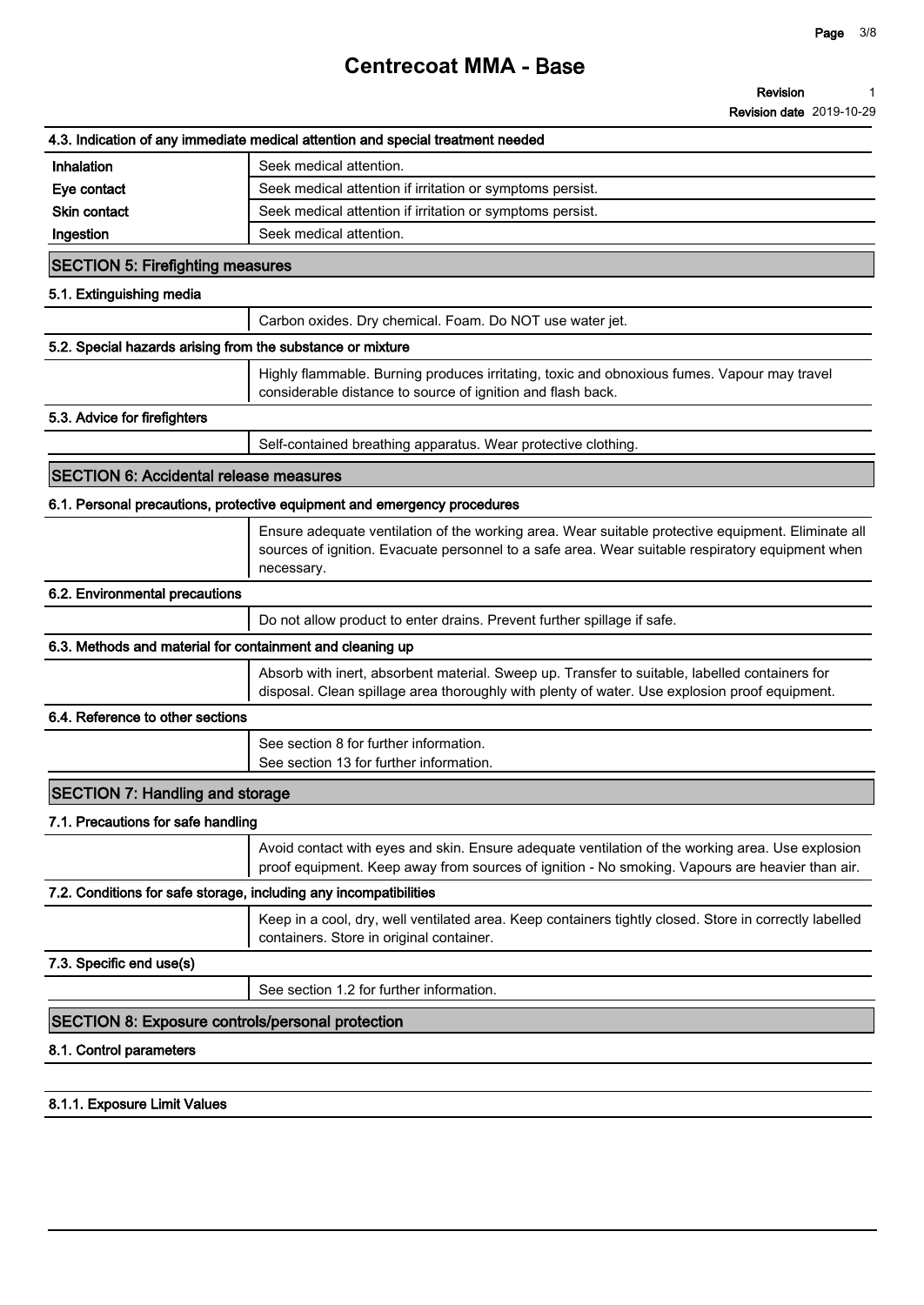#### **Revision Revision date 2019-10-29 1**

## **8.1.1. Exposure Limit Values**

| Methyl methacrylate | WEL 8-hr limit ppm: 50       | <b>WEL 8-hr limit mg/m3: 208</b> |
|---------------------|------------------------------|----------------------------------|
|                     | WEL 15 min limit ppm: 100    | WEL 15 min limit mg/m3: 416      |
|                     | WEL 8-hr limit mg/m3 total - | WEL 15 min limit mg/m3 total     |
|                     | inhalable dust:              | inhalable dust:                  |
|                     | WEL 8-hr limit mg/m3 total   | WEL 15 min limit mg/m3 total     |
|                     | respirable dust:             | respirable dust.                 |

### **8.2. Exposure controls**

|--|

| 8.2.1. Appropriate engineering<br>controls | Ensure adequate ventilation of the working area.      |
|--------------------------------------------|-------------------------------------------------------|
| 8.2.2. Individual protection               | Wear chemical protective clothing.                    |
| measures                                   |                                                       |
| Eye / face protection                      | Approved safety goggles.                              |
| Skin protection -                          | Chemical resistant gloves (PVC). Butyl rubber gloves. |
| Handprotection                             |                                                       |
| Skin protection - Other                    | Wear suitable protective clothing.                    |
| <b>Respiratory protection</b>              | Wear suitable respiratory equipment when necessary.   |
|                                            |                                                       |

## **SECTION 9: Physical and chemical properties**

## **9.1. Information on basic physical and chemical properties**

| Appearance                                       | Liquid                                            |
|--------------------------------------------------|---------------------------------------------------|
|                                                  | <b>Colour</b> Various                             |
|                                                  | <b>Odour</b> Strong/Characteristic                |
|                                                  | Odour threshold   No data available               |
|                                                  | pH   No data available                            |
|                                                  | Melting point   No data available                 |
| Freezing Point   48 °C                           |                                                   |
| Initial boiling point $100^{\circ}$ C            |                                                   |
| Flash point $10^{\circ}$ C                       |                                                   |
|                                                  | Evaporation rate   No data available              |
| Flammability (solid, gas) No data available      |                                                   |
| Upper Explosive Limit   12.5 %                   |                                                   |
| Lower Explosive Limit   2.1 %                    |                                                   |
|                                                  | Vapour pressure   No data available               |
|                                                  | Vapour density   No data available                |
|                                                  | <b>Relative density</b>   $> 1$ (H2O = 1 @ 20 °C) |
|                                                  | <b>Fat Solubility</b> No data available           |
| <b>Partition coefficient   No data available</b> |                                                   |
| Autoignition temperature   430 °C                |                                                   |
| Viscosity                                        | 470 mPas (Cone & Plate)                           |
| <b>Explosive properties</b>   No data available  |                                                   |
| Oxidising properties   No data available         |                                                   |
| <b>Solubility</b>                                | Slightly soluble in water                         |
|                                                  |                                                   |

**9.2. Other information**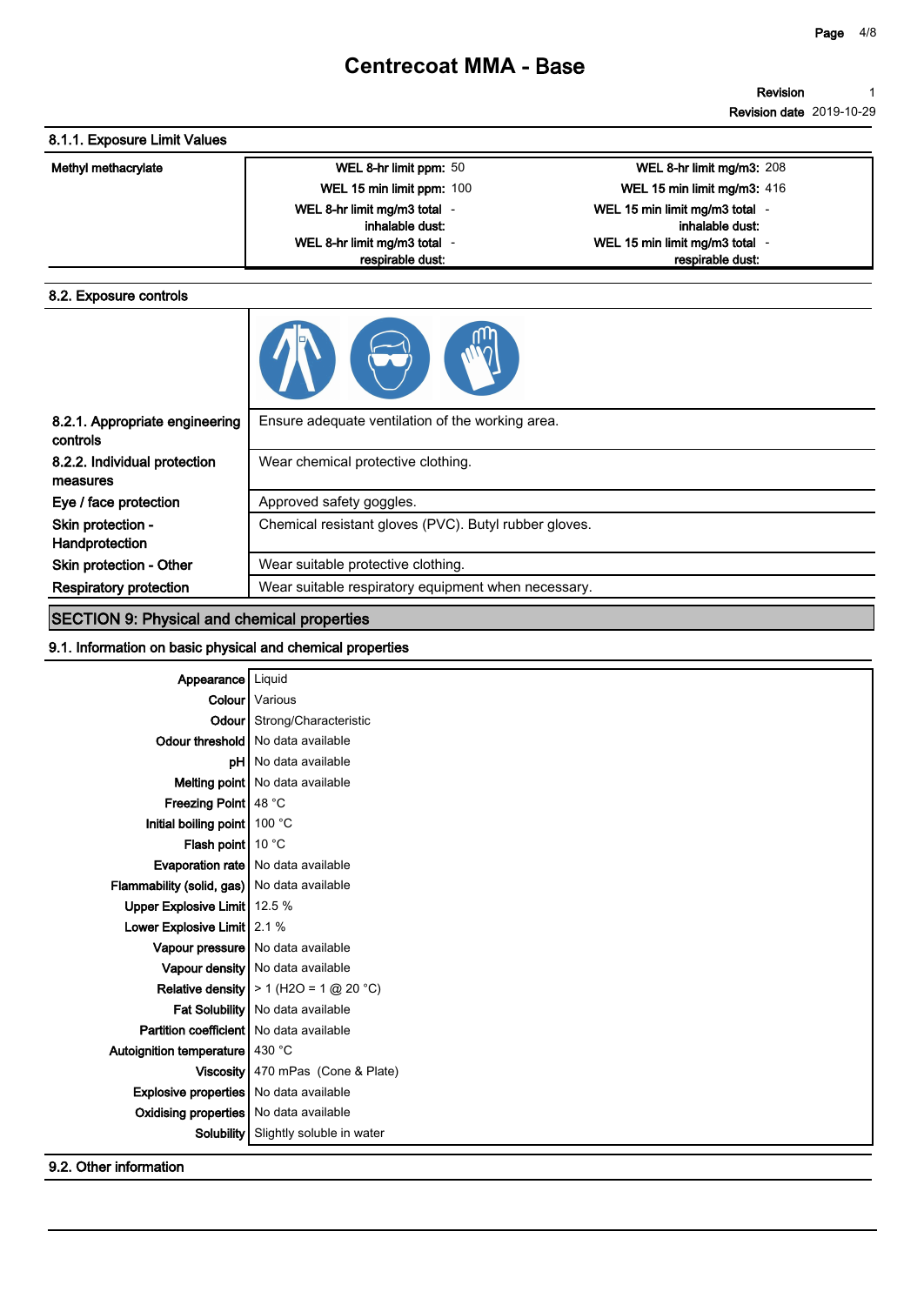**Revision 1**

|                                              |                                                                        | <b>Revision date 2019-10-29</b>    |  |
|----------------------------------------------|------------------------------------------------------------------------|------------------------------------|--|
| 9.2. Other information                       |                                                                        |                                    |  |
|                                              | Conductivity   No data available                                       |                                    |  |
|                                              | Surface tension   No data available                                    |                                    |  |
|                                              | Gas group   No data available                                          |                                    |  |
| <b>Benzene Content   0 %</b>                 |                                                                        |                                    |  |
| <b>Lead content</b> $0\%$                    |                                                                        |                                    |  |
| VOC (Volatile organic                        | 0 g/l                                                                  |                                    |  |
| compounds)                                   |                                                                        |                                    |  |
| <b>SECTION 10: Stability and reactivity</b>  |                                                                        |                                    |  |
| 10.1. Reactivity                             |                                                                        |                                    |  |
|                                              | See section 10.2 for further information.                              |                                    |  |
| 10.2. Chemical stability                     |                                                                        |                                    |  |
|                                              | Stable under normal conditions.                                        |                                    |  |
| 10.3. Possibility of hazardous reactions     |                                                                        |                                    |  |
|                                              | Oxidising agents.                                                      |                                    |  |
| 10.4. Conditions to avoid                    |                                                                        |                                    |  |
|                                              | Heat, sparks and open flames.                                          |                                    |  |
| 10.5. Incompatible materials                 |                                                                        |                                    |  |
|                                              | Alkalis. Oxidising agents. Peroxides. Reducing agents. Sulphur oxides. |                                    |  |
| 10.6. Hazardous decomposition products       |                                                                        |                                    |  |
|                                              | Will not decompose if stored and used as recommended.                  |                                    |  |
| <b>SECTION 11: Toxicological information</b> |                                                                        |                                    |  |
| 11.1. Information on toxicological effects   |                                                                        |                                    |  |
| <b>Acute toxicity</b>                        | Oral Rat LD50 = >5,000mg/kg (Methyl Methacrylate).                     |                                    |  |
| Skin corrosion/irritation                    | Irritating to skin.                                                    |                                    |  |
| Serious eye damage/irritation                | Irritating to eyes.                                                    |                                    |  |
| Respiratory or skin                          | May cause sensitisation by skin contact.                               |                                    |  |
| sensitisation<br>Germ cell mutagenicity      | No mutagenic effects reported.                                         |                                    |  |
| Carcinogenicity                              | No carcinogenic effects reported.                                      |                                    |  |
| Reproductive toxicity                        | No observed effect level. No teratogenic effects reported.             |                                    |  |
| Aspiration hazard                            | No Significant Hazard.                                                 |                                    |  |
| 11.1.4. Toxicological Information            |                                                                        |                                    |  |
| 2-Ethylhexyl acrylate                        | Oral Rat LD50: 4,435mg/kg                                              | Dermal Rabbit LD50: >5,000mg/kg    |  |
| Methyl methacrylate                          | Dermal Rat LD50: >5,000mg/kg                                           | Oral Rat LD50: >2,000mg/kg         |  |
|                                              | Dermal Rabbit LD50: >5,000mg/kg                                        | Inhalation Rat LC50/4 h: 29.8mg/kg |  |
| <b>SECTION 12: Ecological information</b>    |                                                                        |                                    |  |
| 12.1. Toxicity                               |                                                                        |                                    |  |
|                                              |                                                                        |                                    |  |
| Methyl methacrylate                          | Daphnia EC50/48h: 69.0000 mg/l                                         | Fish LC50/96h: 79.0000 mg/l        |  |
| 12.2. Persistence and degradability          |                                                                        |                                    |  |
|                                              | Readily biodegradable. OECD 301C, 14D.                                 |                                    |  |
| 12.3. Bioaccumulative potential              |                                                                        |                                    |  |
|                                              |                                                                        |                                    |  |
|                                              |                                                                        |                                    |  |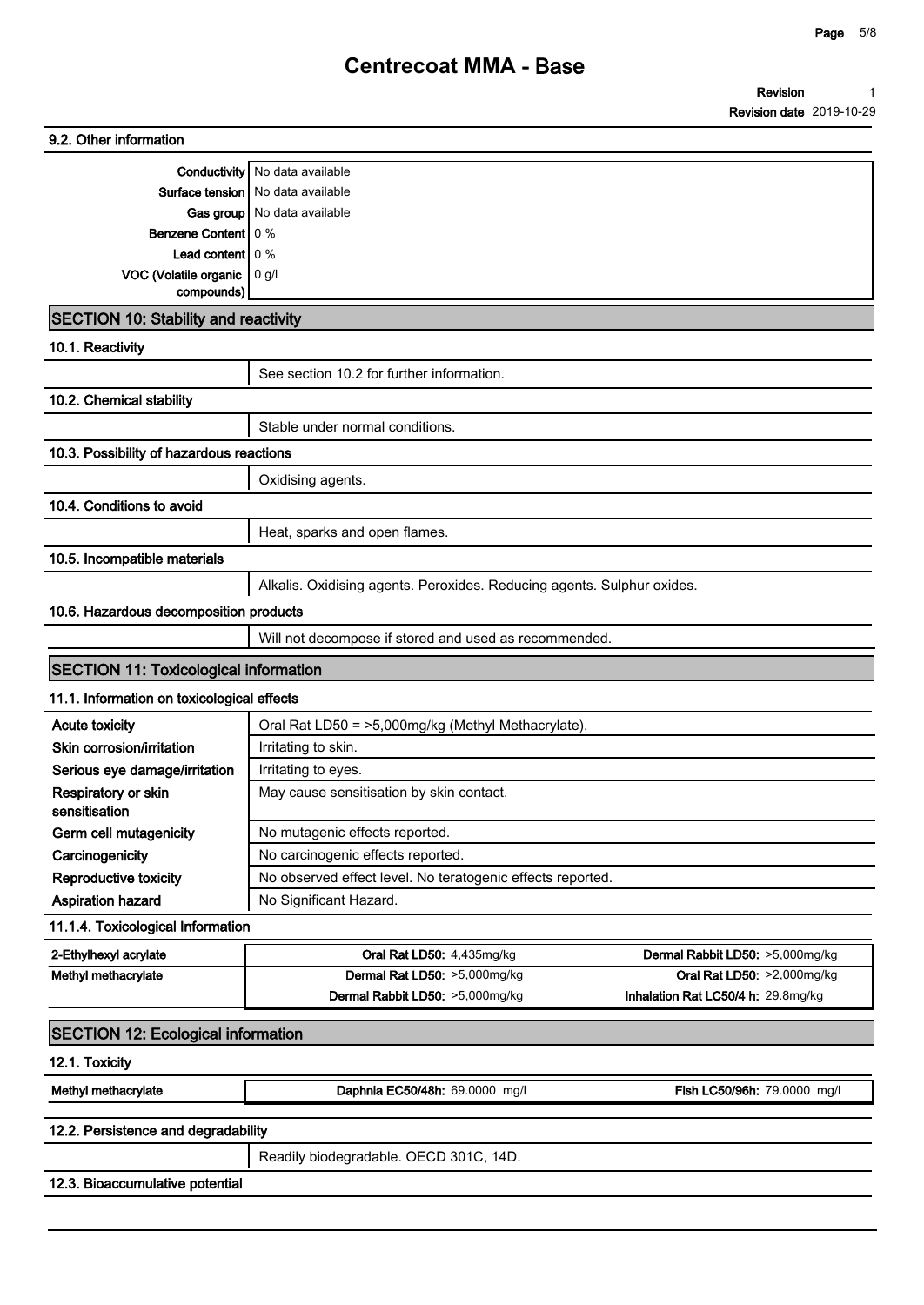| 12.3. Bioaccumulative potential            |                                                                                                                                                                                                                                                                                                                                                                                                                                                                                                                                                                                                                                                                                                                                                                                                                                                                                                                                                                                                 |
|--------------------------------------------|-------------------------------------------------------------------------------------------------------------------------------------------------------------------------------------------------------------------------------------------------------------------------------------------------------------------------------------------------------------------------------------------------------------------------------------------------------------------------------------------------------------------------------------------------------------------------------------------------------------------------------------------------------------------------------------------------------------------------------------------------------------------------------------------------------------------------------------------------------------------------------------------------------------------------------------------------------------------------------------------------|
|                                            | No observed effect level.                                                                                                                                                                                                                                                                                                                                                                                                                                                                                                                                                                                                                                                                                                                                                                                                                                                                                                                                                                       |
| <b>Partition coefficient</b>               |                                                                                                                                                                                                                                                                                                                                                                                                                                                                                                                                                                                                                                                                                                                                                                                                                                                                                                                                                                                                 |
|                                            | Resbuild MMA Flexgrip - Base No data available                                                                                                                                                                                                                                                                                                                                                                                                                                                                                                                                                                                                                                                                                                                                                                                                                                                                                                                                                  |
| 12.4. Mobility in soil                     |                                                                                                                                                                                                                                                                                                                                                                                                                                                                                                                                                                                                                                                                                                                                                                                                                                                                                                                                                                                                 |
|                                            | Slightly soluble in water.                                                                                                                                                                                                                                                                                                                                                                                                                                                                                                                                                                                                                                                                                                                                                                                                                                                                                                                                                                      |
| 12.5. Results of PBT and vPvB assessment   |                                                                                                                                                                                                                                                                                                                                                                                                                                                                                                                                                                                                                                                                                                                                                                                                                                                                                                                                                                                                 |
|                                            | PBT no. vPvB no.                                                                                                                                                                                                                                                                                                                                                                                                                                                                                                                                                                                                                                                                                                                                                                                                                                                                                                                                                                                |
| 12.6. Other adverse effects                |                                                                                                                                                                                                                                                                                                                                                                                                                                                                                                                                                                                                                                                                                                                                                                                                                                                                                                                                                                                                 |
|                                            |                                                                                                                                                                                                                                                                                                                                                                                                                                                                                                                                                                                                                                                                                                                                                                                                                                                                                                                                                                                                 |
|                                            | No data is available on this product.                                                                                                                                                                                                                                                                                                                                                                                                                                                                                                                                                                                                                                                                                                                                                                                                                                                                                                                                                           |
| <b>SECTION 13: Disposal considerations</b> |                                                                                                                                                                                                                                                                                                                                                                                                                                                                                                                                                                                                                                                                                                                                                                                                                                                                                                                                                                                                 |
| <b>General information</b>                 |                                                                                                                                                                                                                                                                                                                                                                                                                                                                                                                                                                                                                                                                                                                                                                                                                                                                                                                                                                                                 |
|                                            | 08 01 11 <sup>*</sup> waste paint and varnish containing organic solvents or other dangerous substances.                                                                                                                                                                                                                                                                                                                                                                                                                                                                                                                                                                                                                                                                                                                                                                                                                                                                                        |
| <b>Disposal methods</b>                    |                                                                                                                                                                                                                                                                                                                                                                                                                                                                                                                                                                                                                                                                                                                                                                                                                                                                                                                                                                                                 |
|                                            | The generation of waste should be avoided or minimised wherever possible. Significant quantities<br>of waste product residues should not be disposed of via the foul sewer but processed in a suitable<br>effluent treatment plant. Dispose of surplus and non-recyclable products via a licensed waste<br>disposal contractor. Disposal of this product, solutions and any by products should at all times<br>comply with the requirements of environmental protection and waste disposal legislation and any<br>local authority requirements. Waste packaging should be recycled if possible. Incineration should<br>only be considered when recycling is not feasible. This material and its container must be disposed<br>of in a safe way. Care should be taken when handling emptied containers that have not been<br>cleaned. Empty containers or liners may still contain residue. Avoid dispersal of spilt material and<br>runoff and contact sith soil, waterways, drains and sewers. |
| Disposal of packaging                      |                                                                                                                                                                                                                                                                                                                                                                                                                                                                                                                                                                                                                                                                                                                                                                                                                                                                                                                                                                                                 |
|                                            | Residues and empty containers should be taken care of as hazardous waste according to local<br>and national provisions.                                                                                                                                                                                                                                                                                                                                                                                                                                                                                                                                                                                                                                                                                                                                                                                                                                                                         |
| <b>SECTION 14: Transport information</b>   |                                                                                                                                                                                                                                                                                                                                                                                                                                                                                                                                                                                                                                                                                                                                                                                                                                                                                                                                                                                                 |
| <b>Hazard pictograms</b>                   |                                                                                                                                                                                                                                                                                                                                                                                                                                                                                                                                                                                                                                                                                                                                                                                                                                                                                                                                                                                                 |
|                                            |                                                                                                                                                                                                                                                                                                                                                                                                                                                                                                                                                                                                                                                                                                                                                                                                                                                                                                                                                                                                 |
| 14.1. UN number                            |                                                                                                                                                                                                                                                                                                                                                                                                                                                                                                                                                                                                                                                                                                                                                                                                                                                                                                                                                                                                 |
|                                            | <b>UN1866</b>                                                                                                                                                                                                                                                                                                                                                                                                                                                                                                                                                                                                                                                                                                                                                                                                                                                                                                                                                                                   |
| 14.2. UN proper shipping name              |                                                                                                                                                                                                                                                                                                                                                                                                                                                                                                                                                                                                                                                                                                                                                                                                                                                                                                                                                                                                 |
|                                            | RESIN SOLUTION ((Methyl Methacrylate))                                                                                                                                                                                                                                                                                                                                                                                                                                                                                                                                                                                                                                                                                                                                                                                                                                                                                                                                                          |
| 14.3. Transport hazard class(es)           |                                                                                                                                                                                                                                                                                                                                                                                                                                                                                                                                                                                                                                                                                                                                                                                                                                                                                                                                                                                                 |
| <b>ADR/RID</b>                             | 3                                                                                                                                                                                                                                                                                                                                                                                                                                                                                                                                                                                                                                                                                                                                                                                                                                                                                                                                                                                               |
| Subsidiary risk                            |                                                                                                                                                                                                                                                                                                                                                                                                                                                                                                                                                                                                                                                                                                                                                                                                                                                                                                                                                                                                 |
| <b>IMDG</b>                                | 3                                                                                                                                                                                                                                                                                                                                                                                                                                                                                                                                                                                                                                                                                                                                                                                                                                                                                                                                                                                               |
| Subsidiary risk                            |                                                                                                                                                                                                                                                                                                                                                                                                                                                                                                                                                                                                                                                                                                                                                                                                                                                                                                                                                                                                 |
| <b>IATA</b>                                | 3                                                                                                                                                                                                                                                                                                                                                                                                                                                                                                                                                                                                                                                                                                                                                                                                                                                                                                                                                                                               |
| Subsidiary risk                            |                                                                                                                                                                                                                                                                                                                                                                                                                                                                                                                                                                                                                                                                                                                                                                                                                                                                                                                                                                                                 |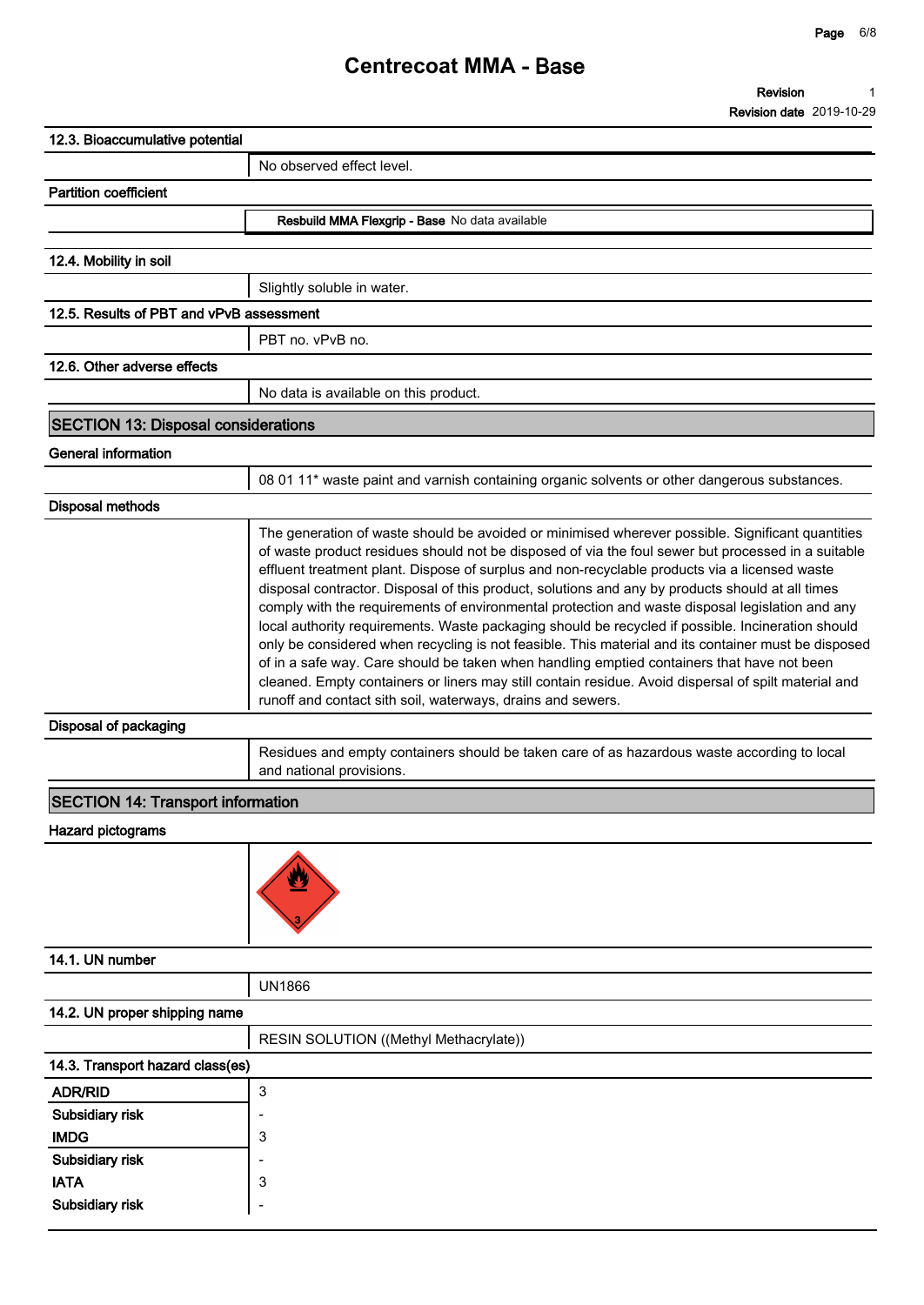| 14.4. Packing group                                                            |                                                          |  |
|--------------------------------------------------------------------------------|----------------------------------------------------------|--|
| Packing group                                                                  | $\ensuremath{\mathsf{II}}$                               |  |
| 14.5. Environmental hazards                                                    |                                                          |  |
| <b>Environmental hazards</b>                                                   | <b>No</b>                                                |  |
| Marine pollutant                                                               | No                                                       |  |
| 14.6. Special precautions for user                                             |                                                          |  |
|                                                                                | Not applicable.                                          |  |
| 14.7. Transport in bulk according to Annex II of MARPOL 73/78 and the IBC Code |                                                          |  |
|                                                                                | Not applicable.                                          |  |
| <b>ADR/RID</b>                                                                 |                                                          |  |
| <b>Hazard ID</b>                                                               | 33                                                       |  |
| <b>Tunnel Category</b>                                                         | (D/E)                                                    |  |
| <b>IMDG</b>                                                                    |                                                          |  |
| <b>EmS Code</b>                                                                | F-E S-E                                                  |  |
| <b>IATA</b>                                                                    |                                                          |  |
| Packing Instruction (Cargo)                                                    | 364                                                      |  |
| <b>Maximum quantity</b>                                                        | 60 L                                                     |  |
| <b>Packing Instruction</b>                                                     | 353                                                      |  |
| (Passenger)                                                                    |                                                          |  |
| <b>Maximum quantity</b>                                                        | 5 <sub>L</sub>                                           |  |
| <b>Further information</b>                                                     |                                                          |  |
|                                                                                | The product is not classified as dangerous for carriage. |  |

## **SECTION 15: Regulatory information**

### **15.1. Safety, health and environmental regulations/legislation specific for the substance or mixture**

| COMMISSION REGULATION (EU) No 453/2010 of 20 May 2010 amending Regulation (EC) No<br>1907/2006 of the European Parliament and of the Council on the Registration, Evaluation,<br>Authorisation and Restriction of Chemicals (REACH), establishing a European Chemicals Agency, |
|--------------------------------------------------------------------------------------------------------------------------------------------------------------------------------------------------------------------------------------------------------------------------------|
| amending Directive 1999/45/EC and repealing Council Regulation (EEC) No 793/93 and                                                                                                                                                                                             |
| Commission Regulation (EC) No 1488/94 as well as Council Directive 76/769/EEC and                                                                                                                                                                                              |
| Commission Directives 91/155/EEC, 93/67/EEC, 93/105/EC and 2000/21/EC.                                                                                                                                                                                                         |
| REGULATION (EC) No 1907/2006 OF THE EUROPEAN PARLIAMENT AND OF THE COUNCIL                                                                                                                                                                                                     |
| of 18 December 2006 concerning the Registration, Evaluation, Authorisation and Restriction of                                                                                                                                                                                  |
| Chemicals (REACH), establishing a European Chemicals Agency, amending Directive 1999/45/EC                                                                                                                                                                                     |
| and repealing Council Regulation (EEC) No 793/93 and Commission Regulation (EC) No 1488/94                                                                                                                                                                                     |
| as well as Council Directive 76/769/EEC and Commission Directives 91/155/EEC, 93/67/EEC,                                                                                                                                                                                       |
| 93/105/EC and 2000/21/EC.                                                                                                                                                                                                                                                      |

### **15.2. Chemical safety assessment**

**This product contains substances for which Chemical Safety Assessments are still required.**

## **SECTION 16: Other information**

 $\overline{1}$ 

| Other information            |                                                                         |
|------------------------------|-------------------------------------------------------------------------|
| Revision                     | This document differs from the previous version in the following areas: |
|                              | 4 - Eye contact.                                                        |
| Text of Hazard Statements in | Flam. Liq. 2: H225 - Highly flammable liquid and vapour.                |
| Section 3                    | Skin Irrit. 2: H315 - Causes skin irritation.                           |
|                              | Skin Sens. 1: H317 - May cause an allergic skin reaction.               |
|                              | STOT SE 3: H335 - May cause respiratory irritation.                     |